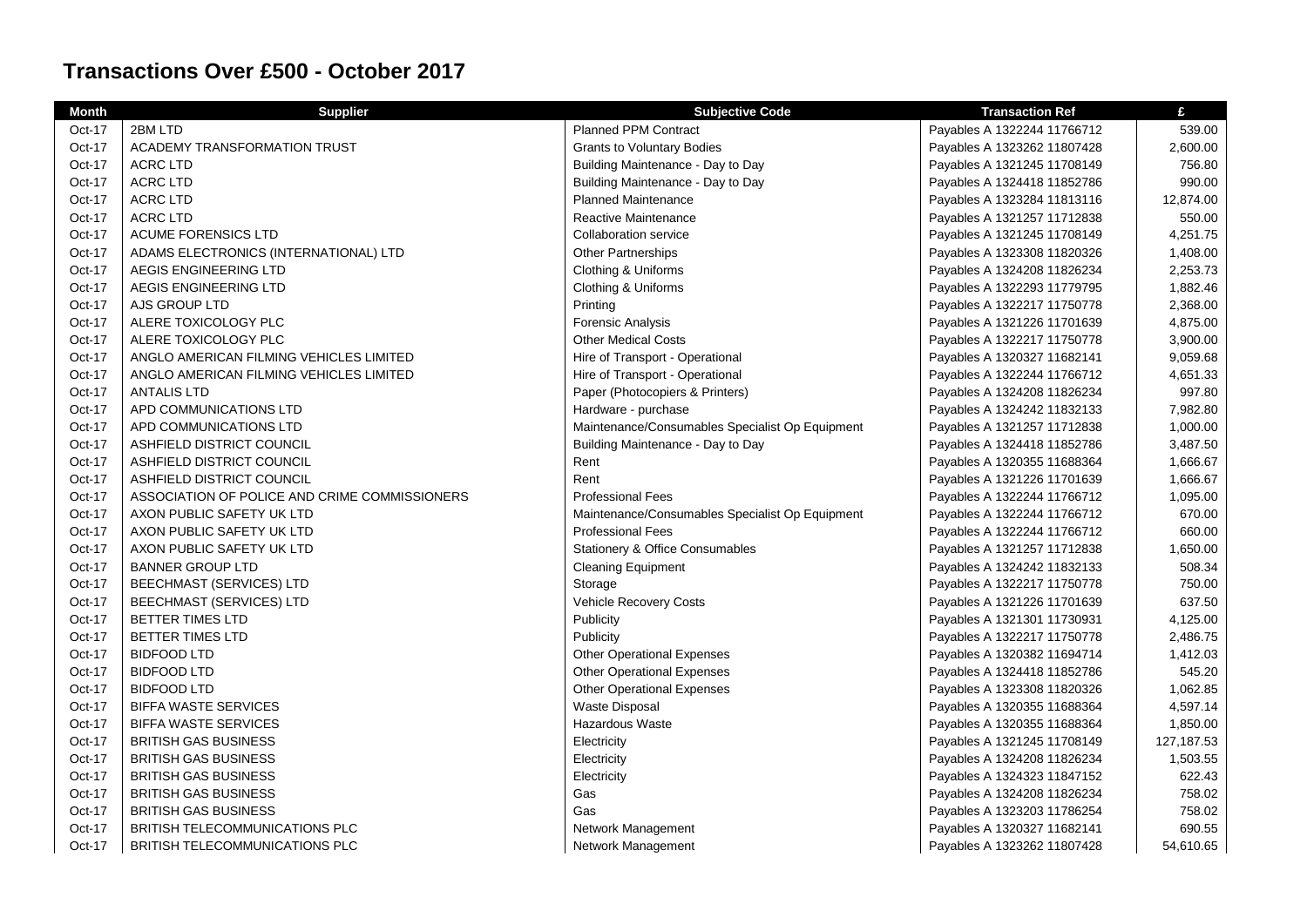| <b>Month</b> | <b>Supplier</b>                     | <b>Subjective Code</b>                          | <b>Transaction Ref</b>      | £          |
|--------------|-------------------------------------|-------------------------------------------------|-----------------------------|------------|
| Oct-17       | <b>BROOK STREET (UK) LTD</b>        | Agency / Temp Staff                             | Payables A 1320355 11688364 | 24,396.31  |
| Oct-17       | <b>BROOK STREET (UK) LTD</b>        | Agency / Temp Staff                             | Payables A 1320382 11694714 | 12,473.45  |
| Oct-17       | <b>BROOK STREET (UK) LTD</b>        | Agency / Temp Staff                             | Payables A 1321245 11708149 | 10,915.79  |
| Oct-17       | <b>BROOK STREET (UK) LTD</b>        | Agency / Temp Staff                             | Payables A 1322202 11744677 | 12,179.62  |
| Oct-17       | BROOK STREET (UK) LTD               | Agency / Temp Staff                             | Payables A 1324208 11826234 | 16,409.60  |
| Oct-17       | <b>BROOK STREET (UK) LTD</b>        | Agency / Temp Staff                             | Payables A 1324242 11832133 | 8,737.47   |
| Oct-17       | BT GLOBAL SERVICES                  | Airwave Service Charges                         | Payables A 1322202 11744677 | 541.66     |
| Oct-17       | <b>BT GLOBAL SERVICES</b>           | Airwave Service Charges                         | Payables A 1324323 11847152 | 541.66     |
| Oct-17       | <b>BUDDI LTD</b>                    | Maintenance/Consumables Specialist Op Equipment | Payables A 1320382 11694714 | 2,250.00   |
| Oct-17       | <b>BUYWORKS LTD</b>                 | <b>Professional Fees</b>                        | Payables A 1320355 11688364 | 9,450.00   |
| Oct-17       | <b>BUYWORKS LTD</b>                 | <b>Professional Fees</b>                        | Payables A 1320382 11694714 | 3,600.00   |
| Oct-17       | <b>BUYWORKS LTD</b>                 | <b>Professional Fees</b>                        | Payables A 1324242 11832133 | 4,455.00   |
| Oct-17       | <b>BUYWORKS LTD</b>                 | <b>Professional Fees</b>                        | Payables A 1321282 11723634 | 4,680.00   |
| Oct-17       | <b>BUYWORKS LTD</b>                 | <b>Professional Fees</b>                        | Payables A 1323284 11813116 | 9,135.00   |
| Oct-17       | <b>BUYWORKS LTD</b>                 | <b>Professional Fees</b>                        | Payables A 1320327 11682141 | 8,100.00   |
| Oct-17       | <b>CAPITA BUSINESS SERVICES LTD</b> | <b>Hotel Accommodation</b>                      | Payables A 1320355 11688364 | 5,795.61   |
| Oct-17       | CAPITA BUSINESS SERVICES LTD        | <b>Hotel Accommodation</b>                      | Payables A 1323308 11820326 | 14,983.08  |
| Oct-17       | CAPITA BUSINESS SERVICES LTD        | <b>Public Transport &amp; Parking</b>           | Payables A 1323203 11786254 | 12,043.93  |
| Oct-17       | CATCH 22 CHARITY LTD                | <b>Other PA Grants</b>                          | Payables A 1324208 11826234 | 141,156.46 |
| Oct-17       | <b>CDW LTD</b>                      | <b>Network Services</b>                         | Payables A 1322202 11744677 | 1,996.12   |
| Oct-17       | <b>CDW LTD</b>                      | Other IT Costs                                  | Payables A 1324242 11832133 | 2,085.21   |
| Oct-17       | <b>CDW LTD</b>                      | Other IT Costs                                  | Payables A 1322217 11750778 | 1,036.11   |
| Oct-17       | <b>CERTAS ENERGY UK LTD</b>         | <b>Diesel</b>                                   | Payables A 1320382 11694714 | 23,791.04  |
| Oct-17       | <b>CERTAS ENERGY UK LTD</b>         | <b>Diesel</b>                                   | Payables A 1323284 11813116 | 11,759.50  |
| Oct-17       | <b>CERTAS ENERGY UK LTD</b>         | <b>Diesel</b>                                   | Payables A 1323262 11807428 | 28,228.78  |
| Oct-17       | CHARLES FELLOWS SUPPLIES LTD        | Clothing & Uniforms                             | Payables A 1322269 11773376 | 900.00     |
| Oct-17       | <b>CHARLES FELLOWS SUPPLIES LTD</b> | Clothing & Uniforms                             | Payables A 1323308 11820326 | 2,156.50   |
| Oct-17       | CHEMICLEAN PRODUCTS LTD             | <b>Cleaning Equipment</b>                       | Payables A 1321245 11708149 | 630.00     |
| Oct-17       | <b>CHRISTINE CUTLAND</b>            | <b>Consultants Fees</b>                         | Payables A 1322217 11750778 | 533.00     |
| Oct-17       | <b>CINTRA LTD</b>                   | <b>Interpreters Fees</b>                        | Payables A 1324208 11826234 | 22,222.20  |
| Oct-17       | CK OFFICE SERVICES LTD              | Maintenance/Consumables Specialist Op Equipment | Payables A 1320355 11688364 | 3,791.00   |
| Oct-17       | CNLR HORIZONS LTD TA CIC            | <b>Professional Fees</b>                        | Payables A 1321257 11712838 | 1,037.00   |
| Oct-17       | COLLEGE OF POLICING                 | <b>External Training Courses</b>                | Payables A 1320382 11694714 | 2,439.00   |
| Oct-17       | COLLEGE OF POLICING                 | <b>External Training Courses</b>                | Payables A 1322293 11779795 | 853.00     |
| Oct-17       | <b>COLLEGE OF POLICING</b>          | <b>External Training Courses</b>                | Payables A 1321257 11712838 | 5,137.00   |
| Oct-17       | <b>COLLEGE OF POLICING</b>          | <b>External Training Courses</b>                | Payables A 1322217 11750778 | 1,477.00   |
| Oct-17       | COLLEGE OF POLICING                 | <b>External Training Courses</b>                | Payables A 1322244 11766712 | 654.00     |
| Oct-17       | <b>COLLEGE OF POLICING</b>          | <b>External Training Courses</b>                | Payables A 1324323 11847152 | 5,137.00   |
| Oct-17       | COMPUTACENTER (UK) LTD              | Other IT Costs                                  | Payables A 1321226 11701639 | 878.82     |
| Oct-17       | CONQUER PEST CONTROL LTD            | <b>Grounds Maintenance</b>                      | Payables A 1322202 11744677 | 550.00     |
| Oct-17       | CONQUER PEST CONTROL LTD            | <b>Grounds Maintenance</b>                      | Payables A 1323203 11786254 | 500.00     |
| Oct-17       | CONQUER PEST CONTROL LTD            | Pest Control                                    | Payables A 1322202 11744677 | 500.00     |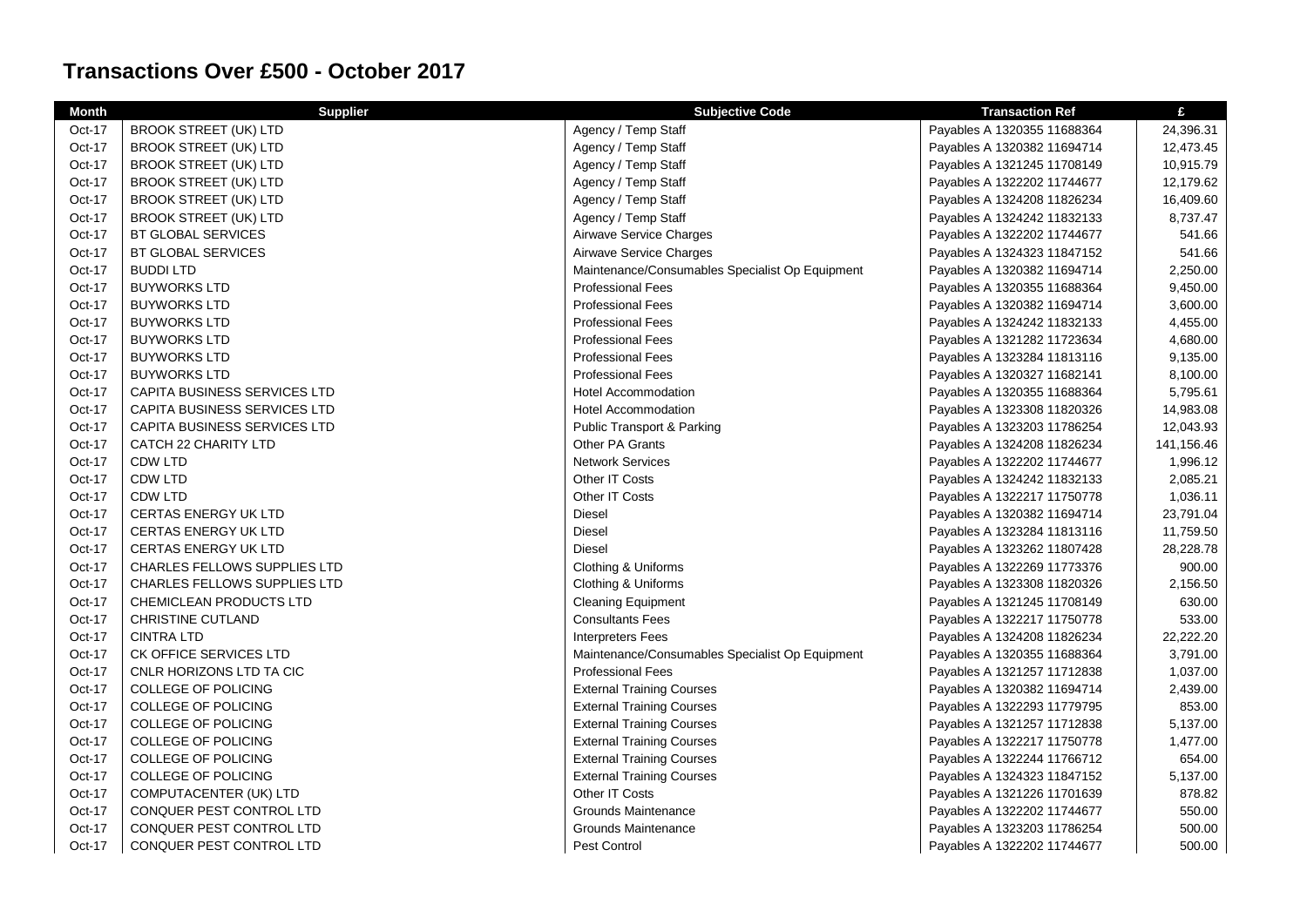| <b>Month</b> | <b>Supplier</b>                              | <b>Subjective Code</b>                    | <b>Transaction Ref</b>      | £         |
|--------------|----------------------------------------------|-------------------------------------------|-----------------------------|-----------|
| Oct-17       | <b>CONTROL-F LTD</b>                         | <b>External Training Courses</b>          | Payables A 1320382 11694714 | 22,999.80 |
| Oct-17       | <b>COONEEN AT WORK LTD</b>                   | Clothing & Uniforms                       | Payables A 1321226 11701639 | 33,136.96 |
| Oct-17       | <b>COPACC LTD</b>                            | <b>Professional Fees</b>                  | Payables A 1321301 11730931 | 1,500.00  |
| Oct-17       | <b>CORONA ENERGY</b>                         | Gas                                       | Payables A 1323262 11807428 | 5,631.95  |
| Oct-17       | <b>CROWN LIFT TRUCKS LTD</b>                 | <b>External Training Courses</b>          | Payables A 1320382 11694714 | 1,085.00  |
| Oct-17       | CROWN PET FOODS LTD                          | Police Dogs - Feed/kennelling/vets        | Payables A 1320327 11682141 | 1,063.12  |
| Oct-17       | <b>CTMI LTD</b>                              | <b>Professional Fees</b>                  | Payables A 1322228 11755482 | 4,400.00  |
| Oct-17       | <b>CUPBROOK LTD</b>                          | Stray Animals (maintenance costs)         | Payables A 1321257 11712838 | 1,220.00  |
| Oct-17       | DACOLL GROUP LTD                             | <b>Systems Development</b>                | Payables A 1324208 11826234 | 10,113.67 |
| Oct-17       | DATA PRO IT LTD                              | Other IT Costs                            | Payables A 1321257 11712838 | 580.70    |
| Oct-17       | DATA PRO IT LTD                              | Other IT Costs                            | Payables A 1322244 11766712 | 5,000.20  |
| Oct-17       | DATA PRO IT LTD                              | Other IT Costs                            | Payables A 1323308 11820326 | 1,263.00  |
| Oct-17       | DJANOGLY LEARNING TRUST                      | <b>Contract Catering</b>                  | Payables A 1322217 11750778 | 2,130.32  |
| Oct-17       | <b>DRAINSCAN</b>                             | Reactive Maintenance                      | Payables A 1322293 11779795 | 620.80    |
| Oct-17       | <b>EAGLE SECURITY SYSTEMS LTD</b>            | <b>Annual Servicing</b>                   | Payables A 1323284 11813116 | 3,150.00  |
| Oct-17       | <b>EAGLE SECURITY SYSTEMS LTD</b>            | Building Maintenance - Day to Day         | Payables A 1320382 11694714 | 639.00    |
| Oct-17       | <b>EAGLE SECURITY SYSTEMS LTD</b>            | Building Maintenance - Day to Day         | Payables A 1323308 11820326 | 2,472.00  |
| Oct-17       | <b>EAGLE SECURITY SYSTEMS LTD</b>            | Reactive Maintenance                      | Payables A 1321226 11701639 | 514.00    |
| Oct-17       | <b>EAST MIDLANDS RFCA</b>                    | <b>Hire of Rooms/Premises</b>             | Payables A 1321245 11708149 | 1,200.00  |
| Oct-17       | <b>EAST MIDLANDS RFCA</b>                    | Hire of Rooms/Premises                    | Payables A 1322202 11744677 | 800.00    |
| Oct-17       | EDF ENERGY CUSTOMERS PLC                     | Electricity                               | Payables A 1324208 11826234 | 2,001.27  |
| Oct-17       | EDF ENERGY CUSTOMERS PLC                     | Electricity                               | Payables A 1323308 11820326 | 2,903.98  |
| Oct-17       | EDF ENERGY CUSTOMERS PLC                     | Other Energy Costs                        | Payables A 1320382 11694714 | 23,827.11 |
| Oct-17       | EDWARDS METAL WINDOWS                        | Building Maintenance - Day to Day         | Payables A 1321301 11730931 | 779.60    |
| Oct-17       | <b>ELLIOTT GROUP LTD</b>                     | Fixtures & Fittings                       | Payables A 1320355 11688364 | 608.00    |
| Oct-17       | <b>ELLIOTT GROUP LTD</b>                     | Fixtures & Fittings                       | Payables A 1320327 11682141 | 1,625.00  |
| Oct-17       | ENVIROENERGY (NOTTINGHAM) LTD                | Other Energy Costs                        | Payables A 1322217 11750778 | 1,910.91  |
| Oct-17       | <b>EPAY LTD</b>                              | <b>Electronic Forensics</b>               | Payables A 1324418 11852786 | 549.78    |
| Oct-17       | <b>EVERYTHING EVERYWHERE LTD</b>             | Mobile Phone Call Charges & Contract Cost | Payables A 1322293 11779795 | 9,361.45  |
| Oct-17       | EVERYTHING EVERYWHERE LTD                    | Mobile Phone Call Charges & Contract Cost | Payables A 1321257 11712838 | 12,117.68 |
| Oct-17       | <b>EXPERIAN LTD</b>                          | Subscriptions                             | Payables A 1322217 11750778 | 4,564.88  |
| Oct-17       | <b>EXPERIAN LTD</b>                          | Subscriptions                             | Payables A 1322228 11755482 | 4,564.88  |
| Oct-17       | <b>FAIRACRE SERVICES</b>                     | Building Maintenance - Day to Day         | Payables A 1322269 11773376 | 500.00    |
| Oct-17       | FIRE SAFETY SERVICES                         | <b>Annual Servicing</b>                   | Payables A 1323284 11813116 | 1,700.00  |
| Oct-17       | FISHER HARGREAVES PROCTOR LTD                | Service Charge                            | Payables A 1321322 11737822 | 21,511.82 |
| Oct-17       | FLEXERA SOFTWARE LTD                         | <b>External Training Courses</b>          | Payables A 1321226 11701639 | 3,498.00  |
| Oct-17       | FLEXTRONICS GLOBAL SERVICES (MANCHESTER) LTD | Hardware - maintenance                    | Payables A 1322293 11779795 | 1,084.25  |
| Oct-17       | <b>FOCUS ON TRAINING LTD</b>                 | <b>External Training Courses</b>          | Payables A 1321257 11712838 | 1,089.00  |
| Oct-17       | FORCE DEVELOPMENT SERVICES LTD               | Clothing & Uniforms                       | Payables A 1320382 11694714 | 49,844.00 |
| Oct-17       | FORCE DEVELOPMENT SERVICES LTD               | Clothing & Uniforms                       | Payables A 1322217 11750778 | 7,200.00  |
| Oct-17       | <b>FORENSIC ANALYTICS LTD</b>                | <b>External Training Courses</b>          | Payables A 1323284 11813116 | 2,000.00  |
| Oct-17       | FWP PLUMBERS NOTTINGHAM LTD                  | Reactive Maintenance                      | Payables A 1323226 11792212 | 519.64    |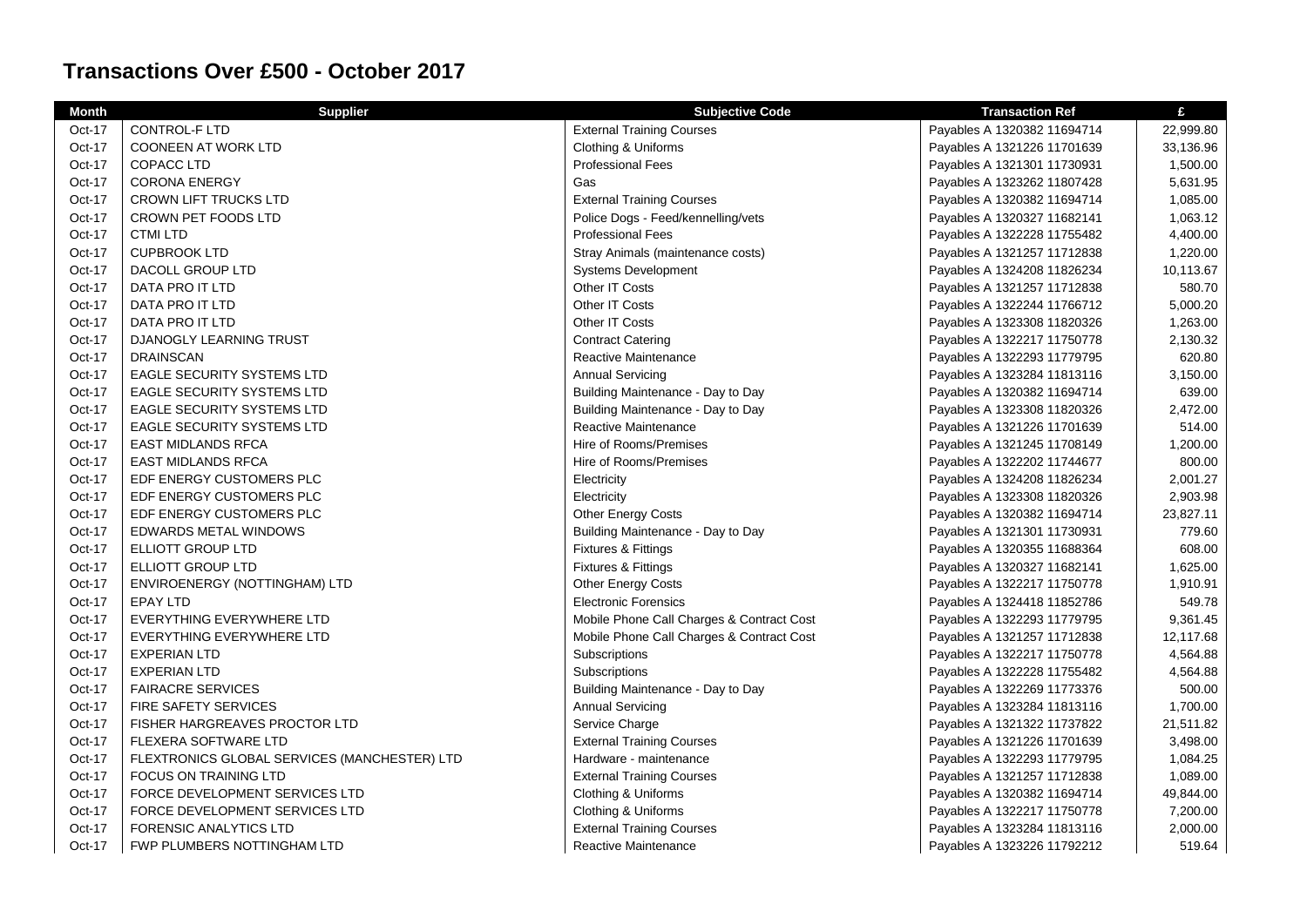| <b>Month</b> | <b>Supplier</b>                                | <b>Subjective Code</b>            | <b>Transaction Ref</b>      | £         |
|--------------|------------------------------------------------|-----------------------------------|-----------------------------|-----------|
| Oct-17       | FWP PLUMBERS NOTTINGHAM LTD                    | Reactive Maintenance              | Payables A 1324323 11847152 | 513.60    |
| Oct-17       | <b>G2 RECRUITMENT SOLUTIONS LTD</b>            | Agency / Temp Staff               | Payables A 1320355 11688364 | 2,375.00  |
| Oct-17       | <b>G2 RECRUITMENT SOLUTIONS LTD</b>            | Agency / Temp Staff               | Payables A 1320382 11694714 | 4,275.00  |
| Oct-17       | G2 RECRUITMENT SOLUTIONS LTD                   | Agency / Temp Staff               | Payables A 1324208 11826234 | 4,750.00  |
| Oct-17       | <b>G2 RECRUITMENT SOLUTIONS LTD</b>            | Agency / Temp Staff               | Payables A 1322293 11779795 | 2,375.00  |
| Oct-17       | <b>G2 RECRUITMENT SOLUTIONS LTD</b>            | Agency / Temp Staff               | Payables A 1323226 11792212 | 2,375.00  |
| Oct-17       | <b>GB GROUP PLC</b>                            | Software Licences                 | Payables A 1320382 11694714 | 17,950.00 |
| Oct-17       | GEDLING BOROUGH COUNCIL                        | Rent                              | Payables A 1323308 11820326 | 2,410.96  |
| Oct-17       | <b>GEO HANSON &amp; SONS HUCKNALL LTD</b>      | Building Maintenance - Day to Day | Payables A 1322202 11744677 | 973.40    |
| Oct-17       | <b>GEO HANSON &amp; SONS HUCKNALL LTD</b>      | Building Maintenance - Day to Day | Payables A 1322293 11779795 | 5,990.60  |
| Oct-17       | <b>GEO HANSON &amp; SONS HUCKNALL LTD</b>      | Building Maintenance - Day to Day | Payables A 1323308 11820326 | 1,676.98  |
| Oct-17       | <b>GEO HANSON &amp; SONS HUCKNALL LTD</b>      | Grounds Maintenance               | Payables A 1322202 11744677 | 695.60    |
| Oct-17       | <b>GEO HANSON &amp; SONS HUCKNALL LTD</b>      | <b>Planned Maintenance</b>        | Payables A 1324208 11826234 | 1,004.10  |
| Oct-17       | <b>GEO HANSON &amp; SONS HUCKNALL LTD</b>      | Reactive Maintenance              | Payables A 1322202 11744677 | 4,218.50  |
| Oct-17       | GEO HANSON & SONS HUCKNALL LTD                 | Reactive Maintenance              | Payables A 1323308 11820326 | 596.00    |
| Oct-17       | GINGERS MOBILE SANDWICH SHOP                   | <b>Contract Catering</b>          | Payables A 1321322 11737822 | 600.00    |
| Oct-17       | GLOUCESTERSHIRE HOSPITALS NHS FOUNDATION TRUST | <b>Collaboration service</b>      | Payables A 1323203 11786254 | 550.00    |
| Oct-17       | <b>GMK LTD</b>                                 | Firearms & Ammunition             | Payables A 1320382 11694714 | 6,680.00  |
| Oct-17       | GREATER MANCHESTER COMBINED AUTHORITY          | <b>External Training Courses</b>  | Payables A 1321322 11737822 | 1,100.00  |
| Oct-17       | <b>GRG PUBLIC RESOURCES LTD</b>                | Damage to Property / Boarding Up  | Payables A 1321226 11701639 | 600.00    |
| Oct-17       | HAYS SPECIALIST RECRUITMENT LTD                | Agency / Temp Staff               | Payables A 1324208 11826234 | 949.64    |
| Oct-17       | HAYS SPECIALIST RECRUITMENT LTD                | Agency / Temp Staff               | Payables A 1322293 11779795 | 2,066.86  |
| Oct-17       | HAYS SPECIALIST RECRUITMENT LTD                | <b>Professional Fees</b>          | Payables A 1320355 11688364 | 3,800.00  |
| Oct-17       | HAYS SPECIALIST RECRUITMENT LTD                | <b>Professional Fees</b>          | Payables A 1320382 11694714 | 3,800.00  |
| Oct-17       | HAYS SPECIALIST RECRUITMENT LTD                | <b>Professional Fees</b>          | Payables A 1320327 11682141 | 1,375.00  |
| Oct-17       | HAYS SPECIALIST RECRUITMENT LTD                | <b>Professional Fees</b>          | Payables A 1322217 11750778 | 5,982.50  |
| Oct-17       | HAYS SPECIALIST RECRUITMENT LTD                | <b>Professional Fees</b>          | Payables A 1323262 11807428 | 2,425.00  |
| Oct-17       | HEALTH MANAGEMENT LTD                          | <b>Other Medical Costs</b>        | Payables A 1324242 11832133 | 7,528.00  |
| Oct-17       | HEALTHWORK LTD                                 | <b>Other Medical Costs</b>        | Payables A 1323284 11813116 | 1,575.00  |
| Oct-17       | <b>HOME OFFICE</b>                             | <b>Electronic Forensics</b>       | Payables A 1324208 11826234 | 60,632.09 |
| Oct-17       | <b>HOME OFFICE</b>                             | Other IT Costs                    | Payables A 1322217 11750778 | 45,637.00 |
| Oct-17       | HOSTAS (UK) LTD                                | <b>Professional Fees</b>          | Payables A 1324418 11852786 | 1,500.00  |
| Oct-17       | HUTCHISON 3G LIMITED                           | Other Voice & Data                | Payables A 1324242 11832133 | 809.87    |
| Oct-17       | <b>ICCA PROPERTY LTD</b>                       | Hire of Rooms/Premises            | Payables A 1320327 11682141 | 980.00    |
| Oct-17       | <b>INTAFORENSICS LTD</b>                       | <b>Other Operational Expenses</b> | Payables A 1321245 11708149 | 4.864.02  |
| Oct-17       | <b>INTAFORENSICS LTD</b>                       | <b>Other Operational Expenses</b> | Payables A 1320327 11682141 | 6,340.86  |
| Oct-17       | <b>INTAFORENSICS LTD</b>                       | <b>Other Operational Expenses</b> | Payables A 1322217 11750778 | 2,220.05  |
| Oct-17       | INTEGRATED MICROWAVE TECHNOLOGY T/A VISLINK    | Hardware - purchase               | Payables A 1320327 11682141 | 3,423.00  |
| Oct-17       | <b>ITM COMPONENTS LTD</b>                      | Hardware - purchase               | Payables A 1323262 11807428 | 1,146.04  |
| Oct-17       | JACK THERAPY LTD                               | Witness Expenses                  | Payables A 1320355 11688364 | 839.00    |
| Oct-17       | JACKSONS RECOVERY LTD                          | Vehicle Recovery Costs            | Payables A 1322202 11744677 | 4,378.00  |
| Oct-17       | <b>JACKSONS RECOVERY LTD</b>                   | <b>Vehicle Recovery Costs</b>     | Payables A 1323284 11813116 | 4,895.00  |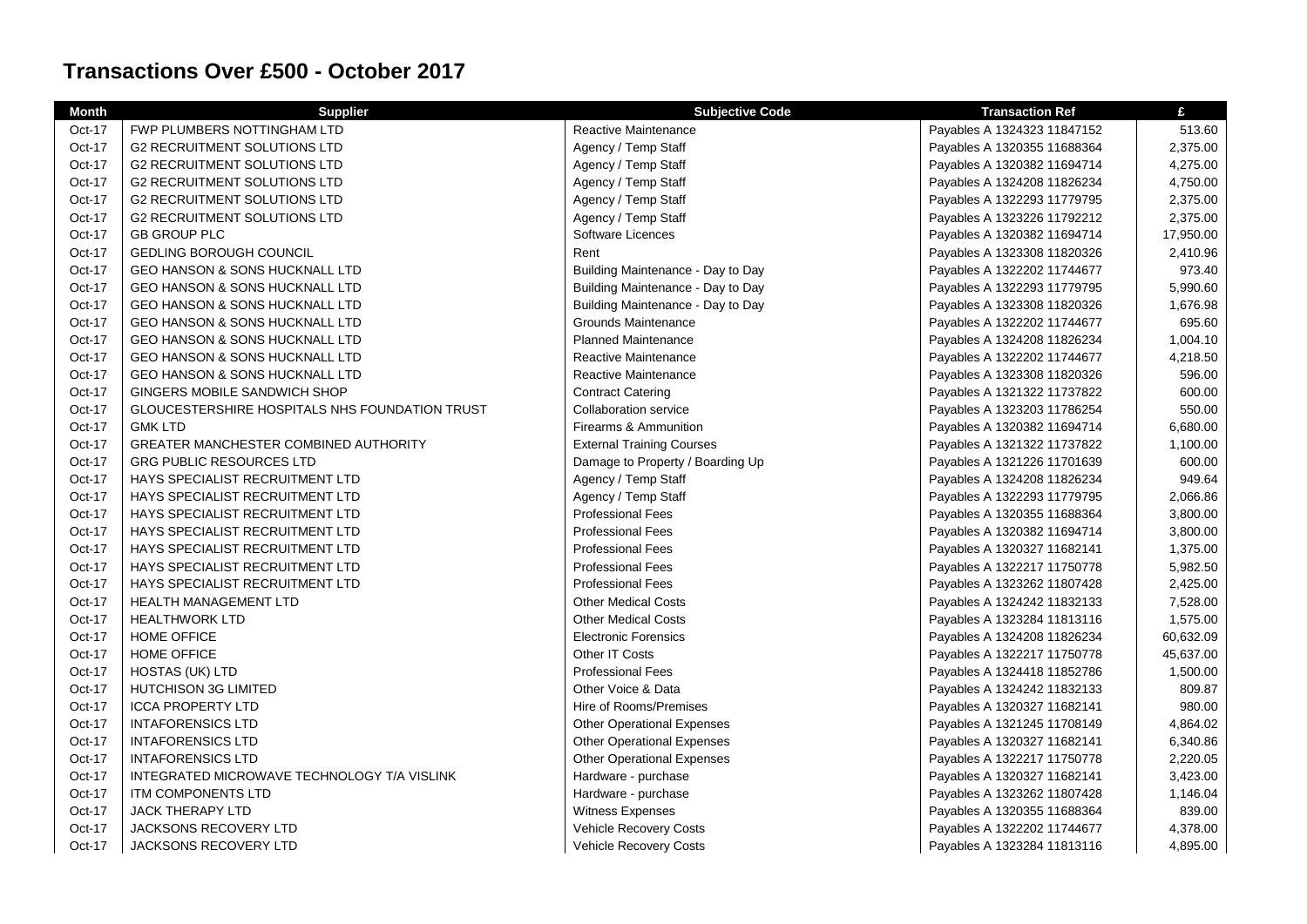| <b>Month</b> | <b>Supplier</b>                                       | <b>Subjective Code</b>            | <b>Transaction Ref</b>      | £          |
|--------------|-------------------------------------------------------|-----------------------------------|-----------------------------|------------|
| Oct-17       | <b>JACKSONS RECOVERY LTD</b>                          | Vehicle Recovery Costs            | Payables A 1323308 11820326 | 8,024.00   |
| Oct-17       | <b>JJ ARMSTRONG</b>                                   | Agency / Temp Staff               | Payables A 1323226 11792212 | 5,429.10   |
| Oct-17       | <b>KEY FORENSIC SERVICES LTD</b>                      | Forensic Analysis                 | Payables A 1323226 11792212 | 993.53     |
| Oct-17       | KIER BUSINESS SERVICES LTD                            | <b>Professional Fees</b>          | Payables A 1322217 11750778 | 8,927.00   |
| Oct-17       | KINGS SECURITY SYSTEMS LTD                            | <b>Fixtures &amp; Fittings</b>    | Payables A 1321322 11737822 | 530.00     |
| Oct-17       | <b>LABWASTE LTD</b>                                   | <b>Other Operational Expenses</b> | Payables A 1323284 11813116 | 963.50     |
| Oct-17       | <b>LABWASTE LTD</b>                                   | <b>Waste Disposal</b>             | Payables A 1323284 11813116 | 1,624.50   |
| Oct-17       | LANGLEY MILL CONTRACT FLOORING LTD                    | Fixtures & Fittings               | Payables A 1322217 11750778 | 509.00     |
| Oct-17       | LANGLEY MILL CONTRACT FLOORING LTD                    | Reactive Maintenance              | Payables A 1323262 11807428 | 895.00     |
| Oct-17       | LANGUAGE LINE SOLUTIONS                               | <b>Interpreters Fees</b>          | Payables A 1321257 11712838 | 945.88     |
| Oct-17       | <b>MACOI LTD</b>                                      | Fixtures & Fittings               | Payables A 1322293 11779795 | 996.00     |
| Oct-17       | <b>MACOI LTD</b>                                      | Furniture                         | Payables A 1324208 11826234 | 3,235.27   |
| Oct-17       | <b>MACOI LTD</b>                                      | Furniture                         | Payables A 1324242 11832133 | 850.69     |
| Oct-17       | <b>MACOI LTD</b>                                      | Furniture                         | Payables A 1321301 11730931 | 797.42     |
| Oct-17       | <b>MCL ENERGY LTD</b>                                 | Reactive Maintenance              | Payables A 1321301 11730931 | 1,317.00   |
| Oct-17       | <b>MEDACX LTD</b>                                     | <b>Other Medical Costs</b>        | Payables A 1322217 11750778 | 1,013.00   |
| Oct-17       | MEDIGOLD HEALTH CONSULTANCY LTD                       | <b>Doctors Statements</b>         | Payables A 1321257 11712838 | 865.00     |
| Oct-17       | MEHLER VARIO SYSTEM GMBH                              | Clothing & Uniforms               | Payables A 1324261 11841200 | 2,130.00   |
| Oct-17       | MICHAEL PAGE INTERNATIONAL RECRUITMENT                | Agency / Temp Staff               | Payables A 1320382 11694714 | 2,041.75   |
| Oct-17       | MICHAEL PAGE INTERNATIONAL RECRUITMENT                | Agency / Temp Staff               | Payables A 1321245 11708149 | 4,083.50   |
| Oct-17       | MICHAEL PAGE INTERNATIONAL RECRUITMENT                | Agency / Temp Staff               | Payables A 1324242 11832133 | 2,041.75   |
| Oct-17       | MICHAEL PAGE INTERNATIONAL RECRUITMENT                | Agency / Temp Staff               | Payables A 1323284 11813116 | 2,041.75   |
| Oct-17       | MICHAEL PAGE INTERNATIONAL RECRUITMENT                | <b>Consultants Fees</b>           | Payables A 1322202 11744677 | 3,375.00   |
| Oct-17       | <b>MIVEN LTD</b>                                      | Service Charge                    | Payables A 1322217 11750778 | 87,069.19  |
| Oct-17       | <b>MLL TELECOM</b>                                    | Network Management                | Payables A 1322202 11744677 | 30,326.48  |
| Oct-17       | <b>MLL TELECOM</b>                                    | Network Management                | Payables A 1320327 11682141 | 26,864.00  |
| Oct-17       | <b>MLL TELECOM</b>                                    | Network Management                | Payables A 1321322 11737822 | 2,170.20   |
| Oct-17       | NATIONAL CRIME AGENCY                                 | <b>Professional Fees</b>          | Payables A 1323284 11813116 | 536.00     |
| Oct-17       | NATIONAL MONITORING                                   | <b>Intruder Alarms</b>            | Payables A 1322269 11773376 | 3,441.04   |
| Oct-17       | <b>NCC PENSION FUND</b>                               | Pension Strain                    | Payables A 1322244 11766712 | 22,670.58  |
| Oct-17       | NEOPOST LTD                                           | Postage Costs                     | Payables A 1324208 11826234 | 2,086.72   |
| Oct-17       | NEOPOST LTD                                           | Postage Costs                     | Payables A 1324323 11847152 | 682.48     |
| Oct-17       | <b>NIELSEN CHEMICALS</b>                              | <b>Contract Cleaning</b>          | Payables A 1322244 11766712 | 812.60     |
| Oct-17       | NOTTINGHAM CITY COUNCIL                               | Specific Grants awarded           | Payables A 1324323 11847152 | 15,125.00  |
| Oct-17       | NOTTINGHAMSHIRE AND CITY OF NOTTINGHAM FIRE AUTHORITY | Gas                               | Payables A 1324254 11836706 | 1,247.94   |
| Oct-17       | NOTTINGHAMSHIRE AND CITY OF NOTTINGHAM FIRE AUTHORITY | Rent                              | Payables A 1322202 11744677 | 2,500.00   |
| Oct-17       | NOTTINGHAMSHIRE AND CITY OF NOTTINGHAM FIRE AUTHORITY | Rent                              | Payables A 1323284 11813116 | 713.58     |
| Oct-17       | NOTTINGHAMSHIRE AND CITY OF NOTTINGHAM FIRE AUTHORITY | Rent                              | Payables A 1322269 11773376 | 675.00     |
| Oct-17       | NOTTINGHAMSHIRE AND CITY OF NOTTINGHAM FIRE AUTHORITY | Water Services / Rates            | Payables A 1323284 11813116 | 1,605.32   |
| Oct-17       | NOTTINGHAMSHIRE AND CITY OF NOTTINGHAM FIRE AUTHORITY | Water Services / Rates            | Payables A 1324254 11836706 | 713.58     |
| Oct-17       | NOTTINGHAMSHIRE COUNTY COUNCIL                        | <b>Other PA Grants</b>            | Payables A 1320327 11682141 | 200,391.33 |
| Oct-17       | NOTTINGHAMSHIRE COUNTY COUNCIL                        | <b>Other PA Grants</b>            | Payables A 1322244 11766712 | 117,374.00 |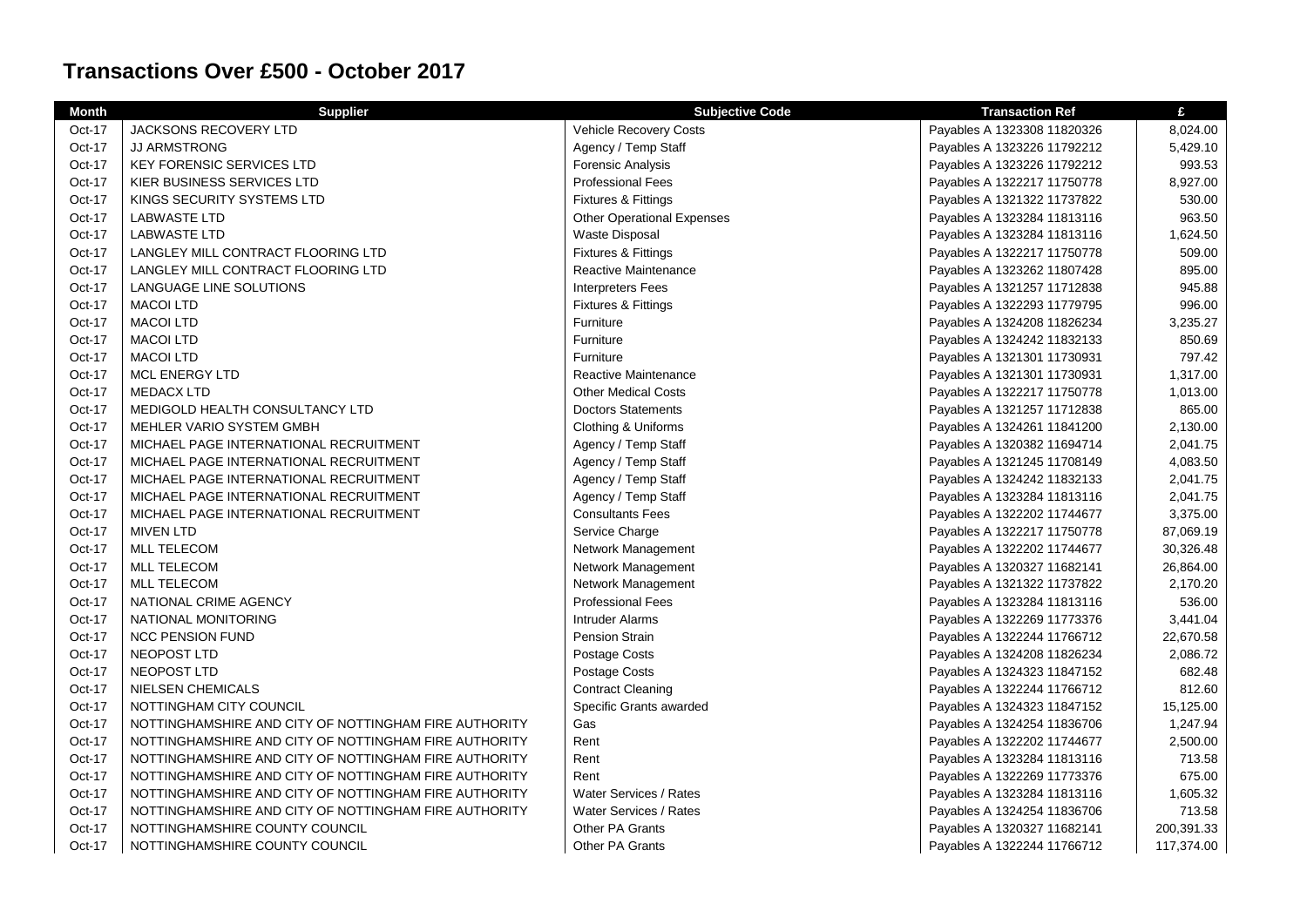| <b>Month</b> | <b>Supplier</b>                                   | <b>Subjective Code</b>             | <b>Transaction Ref</b>      | £            |
|--------------|---------------------------------------------------|------------------------------------|-----------------------------|--------------|
| Oct-17       | OPUS CLAIM SOLUTIONS LTD                          | <b>Legal Costs</b>                 | Payables A 1322217 11750778 | 571.93       |
| Oct-17       | ORBIS PROTECT LTD                                 | <b>Contract Cleaning</b>           | Payables A 1323284 11813116 | 1,205.00     |
| Oct-17       | ORBIS PROTECT LTD                                 | <b>Contract Cleaning</b>           | Payables A 1323262 11807428 | 643.39       |
| Oct-17       | ORBIS PROTECT LTD                                 | Damage to Property / Boarding Up   | Payables A 1324242 11832133 | 2,365.00     |
| Oct-17       | ORBIS PROTECT LTD                                 | Reactive Maintenance               | Payables A 1324242 11832133 | 1,595.00     |
| Oct-17       | ORBIS PROTECT LTD                                 | Vehicle Cleaning                   | Payables A 1323262 11807428 | 750.00       |
| Oct-17       | ORCHID CELLMARK LTD                               | <b>DNA Sampling</b>                | Payables A 1322293 11779795 | 3,592.00     |
| Oct-17       | PANGBOURNE MUSICAL DISTRIBUTORS LTD               | Mobile Information System          | Payables A 1322269 11773376 | 608.80       |
| Oct-17       | PANGBOURNE MUSICAL DISTRIBUTORS LTD               | Mobile Information System          | Payables A 1324261 11841200 | 534.50       |
| Oct-17       | <b>PAYPOINT PLC</b>                               | <b>Electronic Forensics</b>        | Payables A 1322217 11750778 | 525.00       |
| Oct-17       | PERSONNEL HYGIENE SERVICES LTD                    | <b>Waste Disposal</b>              | Payables A 1324242 11832133 | 2,417.59     |
| Oct-17       | PJ AND RHS LTD                                    | Radio / Airwave - Equipment        | Payables A 1323262 11807428 | 756.95       |
| Oct-17       | POLICE AND CRIME COMMISSIONER FOR DERBYSHIRE      | Court Fees                         | Payables A 1322244 11766712 | 1,742.00     |
| Oct-17       | POLICE AND CRIME COMMISSIONER FOR LEICESTERSHIRE  | <b>Collaboration service</b>       | Payables A 1320382 11694714 | 9,881.07     |
| Oct-17       | POLICE AND CRIME COMMISSIONER FOR LEICESTERSHIRE  | <b>Collaboration service</b>       | Payables A 1324323 11847152 | 2,154,334.00 |
| Oct-17       | POLICE AND CRIME COMMISSIONER FOR LEICESTERSHIRE  | <b>Other Partnerships</b>          | Payables A 1324208 11826234 | 13,456.85    |
| Oct-17       | POLICE AND CRIME COMMISSIONER FOR LEICESTERSHIRE  | <b>Professional Fees</b>           | Payables A 1320382 11694714 | 9,931.69     |
| Oct-17       | POLICE AND CRIME COMMISSIONER FOR LEICESTERSHIRE  | <b>Professional Fees</b>           | Payables A 1324208 11826234 | 2,663.03     |
| Oct-17       | POLICE AND CRIME COMMISSIONER FOR LEICESTERSHIRE  | <b>Professional Fees</b>           | Payables A 1324323 11847152 | 13,356.37    |
| Oct-17       | POLICE AND CRIME COMMISSIONER FOR LINCOLNSHIRE    | <b>Collaboration service</b>       | Payables A 1320355 11688364 | 4,907.03     |
| Oct-17       | POLICE AND CRIME COMMISSIONER FOR LINCOLNSHIRE    | <b>External Training Courses</b>   | Payables A 1324208 11826234 | 1,500.00     |
| Oct-17       | POLICE AND CRIME COMMISSIONER FOR SOUTH YORKSHIRE | <b>Other Partnerships</b>          | Payables A 1324242 11832133 | 599.00       |
| Oct-17       | POLICE AND CRIME COMMISSIONER FOR SURREY          | <b>Professional Fees</b>           | Payables A 1320327 11682141 | 4,400.00     |
| Oct-17       | POST OFFICE LTD                                   | Road Fund Licences                 | Payables A 1320327 11682141 | 725.00       |
| Oct-17       | PREMIER PETS HOTEL                                | Police Dogs - Feed/kennelling/vets | Payables A 1320382 11694714 | 1,305.60     |
| Oct-17       | PREMIER PETS HOTEL                                | Stray Animals (maintenance costs)  | Payables A 1322293 11779795 | 1,193.40     |
| Oct-17       | PRICE WESTERN LEATHER COMPANY LTD                 | Clothing & Uniforms                | Payables A 1323308 11820326 | 2,298.66     |
| Oct-17       | PROCESS EVOLUTION LTD                             | <b>Professional Fees</b>           | Payables A 1324418 11852786 | 38,400.00    |
| Oct-17       | PROF S AL-SARRAJ                                  | <b>Doctors Statements</b>          | Payables A 1324208 11826234 | 2,100.00     |
| Oct-17       | PROF S AL-SARRAJ                                  | <b>Doctors Statements</b>          | Payables A 1324242 11832133 | 4,200.00     |
| Oct-17       | <b>QUADRANT SECURITY GROUP LTD</b>                | <b>CCTV</b>                        | Payables A 1321226 11701639 | 1,995.00     |
| Oct-17       | RECOVERY MANAGEMENT SERVICES LTD                  | <b>Vehicle Recovery Costs</b>      | Payables A 1324323 11847152 | 645.00       |
| Oct-17       | REED SPECIALIST RECRUITMENT LTD                   | Agency / Temp Staff                | Payables A 1321245 11708149 | 893.60       |
| Oct-17       | REED SPECIALIST RECRUITMENT LTD                   | Agency / Temp Staff                | Payables A 1321282 11723634 | 1,117.00     |
| Oct-17       | REED SPECIALIST RECRUITMENT LTD                   | Agency / Temp Staff                | Payables A 1323284 11813116 | 1,117.00     |
| Oct-17       | REED SPECIALIST RECRUITMENT LTD                   | Agency / Temp Staff                | Payables A 1321257 11712838 | 1,117.00     |
| Oct-17       | RELIANCE HIGH TECH LTD                            | Building Maintenance - Day to Day  | Payables A 1323284 11813116 | 669.20       |
| Oct-17       | RELIANCE HIGH TECH LTD                            | <b>Planned PPM Contract</b>        | Payables A 1322269 11773376 | 1,546.53     |
| Oct-17       | RELIANCE HIGH TECH LTD                            | Reactive Maintenance               | Payables A 1322202 11744677 | 786.15       |
| Oct-17       | RELIANCE HIGH TECH LTD                            | Reactive Maintenance               | Payables A 1321301 11730931 | 657.00       |
| Oct-17       | RELIANCE HIGH TECH LTD                            | Reactive Maintenance               | Payables A 1322269 11773376 | 716.25       |
| Oct-17       | REVEAL MEDIA LTD                                  | Hardware - purchase                | Payables A 1320382 11694714 | 19,305.00    |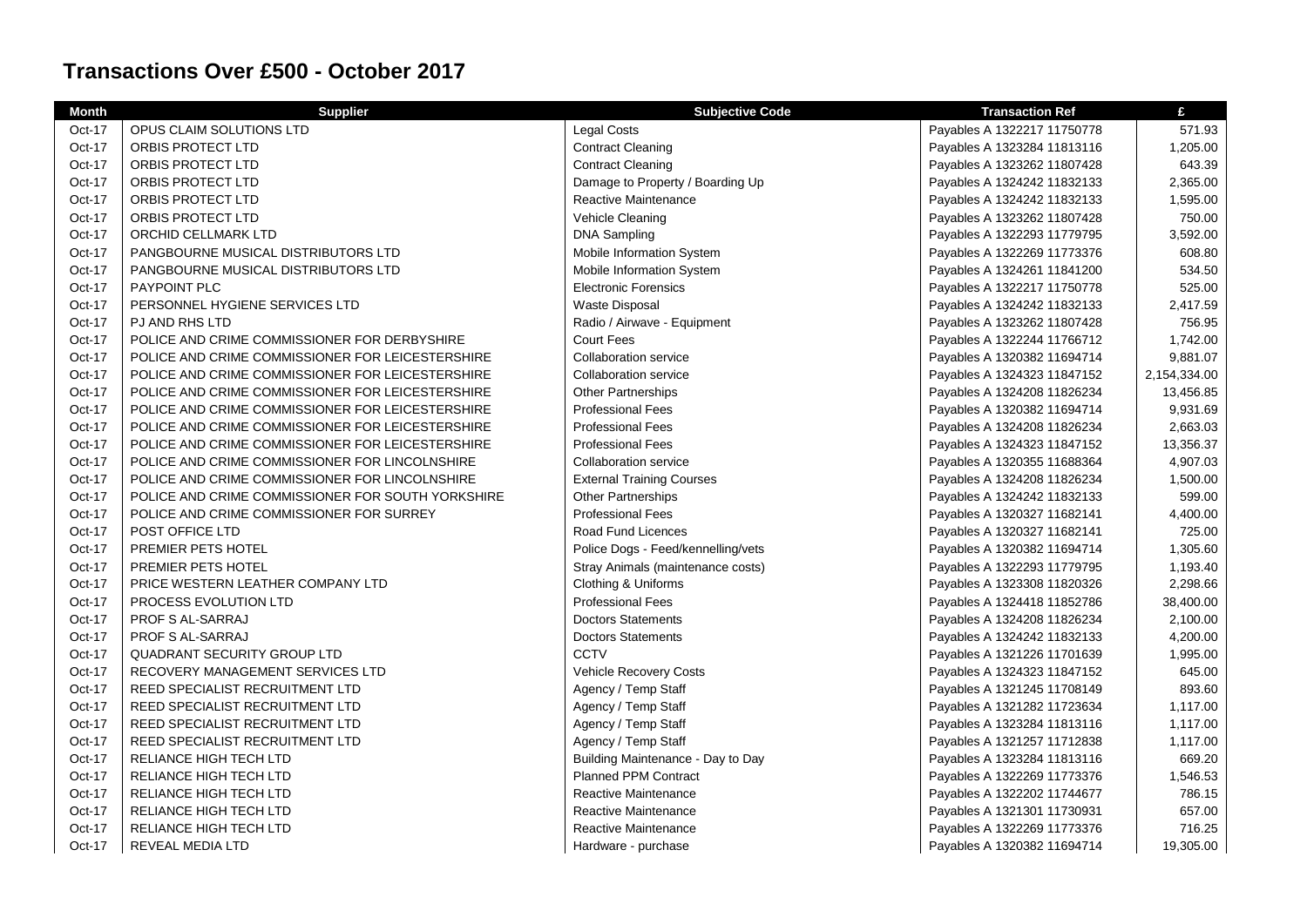| <b>Month</b> | <b>Supplier</b>                                 | <b>Subjective Code</b>                          | <b>Transaction Ref</b>      | £         |
|--------------|-------------------------------------------------|-------------------------------------------------|-----------------------------|-----------|
| $Oct-17$     | RICHFORD MOTOR SERVICES LTD                     | Vehicle Recovery Costs                          | Payables A 1323284 11813116 | 9,243.00  |
| Oct-17       | <b>RICOH UK LTD</b>                             | Photocopier Machines - (Click) Charges          | Payables A 1324208 11826234 | 22,789.58 |
| Oct-17       | <b>RICOH UK LTD</b>                             | Photocopier Machines - (Click) Charges          | Payables A 1324242 11832133 | 13,397.35 |
| Oct-17       | <b>RICOH UK LTD</b>                             | Software Licences                               | Payables A 1321322 11737822 | 5,691.90  |
| Oct-17       | ROYAL MAIL GROUP PLC                            | Postage Costs                                   | Payables A 1322202 11744677 | 5,754.54  |
| Oct-17       | ROYAL MAIL GROUP PLC                            | Postage Costs                                   | Payables A 1324208 11826234 | 2,371.96  |
| Oct-17       | ROYAL MAIL GROUP PLC                            | Postage Costs                                   | Payables A 1324242 11832133 | 2,499.49  |
| Oct-17       | ROYAL MAIL GROUP PLC                            | Postage Costs                                   | Payables A 1323203 11786254 | 2,823.56  |
| Oct-17       | S G SMITH T/A EASYMOVE                          | Reactive Maintenance                            | Payables A 1324208 11826234 | 2,254.53  |
| Oct-17       | <b>SANCUS SOLUTIONS LTD</b>                     | <b>External Training Courses</b>                | Payables A 1321257 11712838 | 575.00    |
| Oct-17       | <b>SANCUS SOLUTIONS LTD</b>                     | Conference & Seminar Fees                       | Payables A 1323308 11820326 | 575.00    |
| Oct-17       | <b>SEPURA LTD</b>                               | Radio / Airwave - Equipment                     | Payables A 1320382 11694714 | 5,290.00  |
| Oct-17       | <b>SEPURA LTD</b>                               | Radio / Airwave - Equipment                     | Payables A 1321301 11730931 | 1,800.00  |
| Oct-17       | <b>SEPURA LTD</b>                               | Radio / Airwave - Equipment                     | Payables A 1321322 11737822 | 636.00    |
| Oct-17       | SHARPLINE DECORATORS LTD                        | Building Maintenance - Day to Day               | Payables A 1322269 11773376 | 1,990.00  |
| Oct-17       | <b>SHRED STATION LTD</b>                        | <b>Waste Disposal</b>                           | Payables A 1321322 11737822 | 1,089.94  |
| Oct-17       | SIGMA SECURITY DEVICES LTD                      | Clothing & Uniforms                             | Payables A 1323308 11820326 | 500.00    |
| Oct-17       | SIMULAIDS LTD                                   | Maintenance/Consumables Specialist Op Equipment | Payables A 1321282 11723634 | 708.00    |
| Oct-17       | SIMULAIDS LTD                                   | <b>Specialist Operational Equipment</b>         | Payables A 1322244 11766712 | 708.00    |
| Oct-17       | SLATER ELECTRICAL SERVICES LTD                  | Fixtures & Fittings                             | Payables A 1322202 11744677 | 850.00    |
| Oct-17       | SLATER ELECTRICAL SERVICES LTD                  | <b>Fixtures &amp; Fittings</b>                  | Payables A 1323203 11786254 | 902.50    |
| Oct-17       | SLATER ELECTRICAL SERVICES LTD                  | <b>Fixtures &amp; Fittings</b>                  | Payables A 1324418 11852786 | 704.00    |
| Oct-17       | SLATER ELECTRICAL SERVICES LTD                  | <b>Other Operational Expenses</b>               | Payables A 1322202 11744677 | 1,865.62  |
| Oct-17       | SLATER ELECTRICAL SERVICES LTD                  | <b>Other Operational Expenses</b>               | Payables A 1323203 11786254 | 1,418.02  |
| Oct-17       | SLATER ELECTRICAL SERVICES LTD                  | <b>Other Operational Expenses</b>               | Payables A 1324418 11852786 | 596.82    |
| Oct-17       | SLATER ELECTRICAL SERVICES LTD                  | Reactive Maintenance                            | Payables A 1324418 11852786 | 1,024.01  |
| Oct-17       | SMARTDESK SYSTEMS LTD T/A TGS SERVICES (UK) LTD | Network Management                              | Payables A 1322269 11773376 | 731.05    |
| Oct-17       | SOFTWARE BOX LTD                                | Other IT Costs                                  | Payables A 1322202 11744677 | 1,712.07  |
| Oct-17       | SOLOS CONSULTANTS LTD                           | Agency / Temp Staff                             | Payables A 1324242 11832133 | 2,372.52  |
| Oct-17       | SOLOS CONSULTANTS LTD                           | Agency / Temp Staff                             | Payables A 1323284 11813116 | 2,360.67  |
| Oct-17       | SOLOS CONSULTANTS LTD                           | Agency / Temp Staff                             | Payables A 1321257 11712838 | 8,259.56  |
| Oct-17       | SOLOS CONSULTANTS LTD                           | Agency / Temp Staff                             | Payables A 1320327 11682141 | 4,219.96  |
| Oct-17       | SOLOS CONSULTANTS LTD                           | Agency / Temp Staff                             | Payables A 1321301 11730931 | 822.88    |
| Oct-17       | SOLOS CONSULTANTS LTD                           | Agency / Temp Staff                             | Payables A 1322217 11750778 | 4,941.93  |
| Oct-17       | SP SERVICES UK LTD                              | Maintenance/Consumables Specialist Op Equipment | Payables A 1321282 11723634 | 574.65    |
| Oct-17       | <b>SPANSET LTD</b>                              | Maintenance/Consumables Specialist Op Equipment | Payables A 1320355 11688364 | 1,741.08  |
| Oct-17       | SPECIALIST COMPUTER CENTRES PLC                 | Hardware - purchase                             | Payables A 1322217 11750778 | 1,909.86  |
| Oct-17       | STARTRAQ (UK) LTD                               | <b>Professional Fees</b>                        | Payables A 1322244 11766712 | 7,352.00  |
| Oct-17       | STARTRAQ (UK) LTD                               | Software Licences                               | Payables A 1321257 11712838 | 3,078.57  |
| Oct-17       | STARTRAQ (UK) LTD                               | Software Licences                               | Payables A 1322244 11766712 | 2,696.85  |
| Oct-17       | SUNTOP BOARDING KENNELS                         | <b>Other Operational Expenses</b>               | Payables A 1321257 11712838 | 5,475.00  |
| Oct-17       | <b>SUNTOP BOARDING KENNELS</b>                  | Police Dogs - Feed/kennelling/vets              | Payables A 1322217 11750778 | 5,475.00  |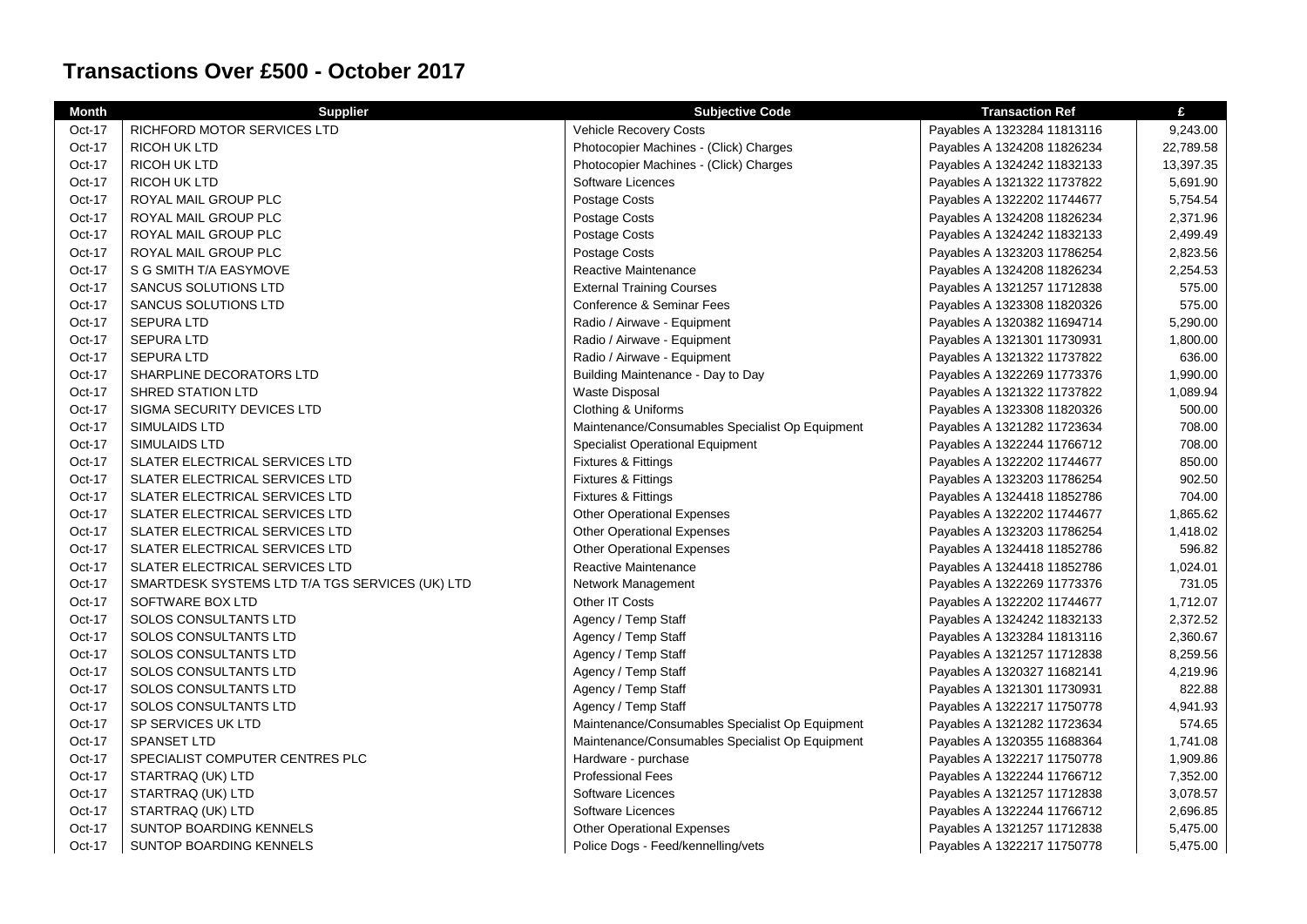| <b>Month</b> | <b>Supplier</b>                        | <b>Subjective Code</b>                    | <b>Transaction Ref</b>      | £          |
|--------------|----------------------------------------|-------------------------------------------|-----------------------------|------------|
| Oct-17       | <b>TAILORED IMAGE</b>                  | Clothing & Uniforms                       | Payables A 1321257 11712838 | 2,086.00   |
| Oct-17       | TELEPHONE TECHNOLOGY LTD               | Mobile Phone Call Charges & Contract Cost | Payables A 1323262 11807428 | 1,586.40   |
| Oct-17       | <b>TELLEMACHUS LTD</b>                 | Network Management                        | Payables A 1320327 11682141 | 1,175.10   |
| Oct-17       | THE APPROPRIATE ADULT SERVICE LTD      | <b>Professional Fees</b>                  | Payables A 1322293 11779795 | 4,773.00   |
| Oct-17       | THE BOC GROUP LTD                      | Detained Persons - Consumables            | Payables A 1320355 11688364 | 782.23     |
| Oct-17       | THEBIGWORD INTERPRETING SERVICES LTD   | <b>Interpreters Fees</b>                  | Payables A 1322244 11766712 | 2,031.51   |
| Oct-17       | <b>THOMAS JACKS LTD</b>                | <b>Other Operational Expenses</b>         | Payables A 1321245 11708149 | 881.00     |
| Oct-17       | <b>TRADE UK</b>                        | Fixtures & Fittings                       | Payables A 1324242 11832133 | 1,065.82   |
| Oct-17       | TREBLE 5 TREBLE 1 LTD                  | <b>Professional Fees</b>                  | Payables A 1320200 11675696 | 33,601.00  |
| Oct-17       | TRUVELO (UK) LTD                       | <b>Professional Fees</b>                  | Payables A 1323284 11813116 | 2,956.80   |
| Oct-17       | TVR HERITAGE AND RESTORATION LTD       | Building Maintenance - Day to Day         | Payables A 1322217 11750778 | 934.00     |
| Oct-17       | UNICOM SYSTEMS INC                     | Software Licences                         | Payables A 1321226 11701639 | 2,496.00   |
| Oct-17       | UNIVERSITY OF LEICESTER                | Pathologists Fees                         | Payables A 1322217 11750778 | 12,930.00  |
| Oct-17       | UNIVERSITY OF LEICESTER                | Pathologists Fees                         | Payables A 1323203 11786254 | 7,758.00   |
| Oct-17       | UNIVERSITY OF LEICESTER                | Pathologists Fees                         | Payables A 1322269 11773376 | 600.00     |
| Oct-17       | UNIVERSITY OF LEICESTER                | <b>Member Allowances</b>                  | Payables A 1322269 11773376 | 2,586.00   |
| Oct-17       | UNIVERSITY OF NOTTINGHAM               | Specific Grants awarded                   | Payables A 1322244 11766712 | 4,277.00   |
| Oct-17       | <b>VENSON NOTTS LTD</b>                | Vehicle Repairs                           | Payables A 1322293 11779795 | 5,811.41   |
| Oct-17       | <b>VENSON NOTTS LTD</b>                | Vehicle Repairs                           | Payables A 1321226 11701639 | 3,647.29   |
| Oct-17       | <b>VENSON NOTTS LTD</b>                | Venson PPM                                | Payables A 1322293 11779795 | 127,938.78 |
| Oct-17       | <b>VENSON NOTTS LTD</b>                | Venson PPM                                | Payables A 1321301 11730931 | 32,674.46  |
| Oct-17       | <b>VENSON NOTTS LTD</b>                | Venson PPM                                | Payables A 1321226 11701639 | 121,010.78 |
| Oct-17       | <b>VENSON NOTTS LTD</b>                | <b>Venson DSAF</b>                        | Payables A 1322293 11779795 | 168,098.11 |
| Oct-17       | <b>VENSON NOTTS LTD</b>                | Venson DSAF                               | Payables A 1321226 11701639 | 100,052.73 |
| Oct-17       | VEOLIA ENVIRONMENTAL SERVICES (UK) LTD | <b>Waste Disposal</b>                     | Payables A 1324208 11826234 | 11,522.89  |
| Oct-17       | VEOLIA ENVIRONMENTAL SERVICES (UK) LTD | <b>Waste Disposal</b>                     | Payables A 1323226 11792212 | 1,539.00   |
| Oct-17       | VIRGIN MEDIA BUSINESS LTD              | Network Management                        | Payables A 1321282 11723634 | 10,760.66  |
| Oct-17       | VIRGIN MEDIA BUSINESS LTD              | Network Management                        | Payables A 1322244 11766712 | 8,903.84   |
| Oct-17       | VIRGIN MEDIA BUSINESS LTD              | Network Management                        | Payables A 1321226 11701639 | 8,708.12   |
| Oct-17       | VIRGIN MEDIA BUSINESS LTD              | Network Management                        | Payables A 1322269 11773376 | 34,576.58  |
| Oct-17       | <b>VODAFONE CORPORATE LIMITED</b>      | Mobile Phone Call Charges & Contract Cost | Payables A 1324208 11826234 | 3,727.42   |
| Oct-17       | <b>VODAFONE CORPORATE LIMITED</b>      | Mobile Phone Call Charges & Contract Cost | Payables A 1321226 11701639 | 5,072.10   |
| Oct-17       | <b>VODAFONE CORPORATE LIMITED</b>      | Mobile Phone Call Charges & Contract Cost | Payables A 1324418 11852786 | 3,798.38   |
| Oct-17       | <b>VODAFONE CORPORATE LIMITED</b>      | <b>PNC Costs</b>                          | Payables A 1321245 11708149 | 3,575.60   |
| Oct-17       | WA PRODUCTS (UK) LTD                   | <b>Specialist Operational Equipment</b>   | Payables A 1320355 11688364 | 910.15     |
| Oct-17       | WA PRODUCTS (UK) LTD                   | <b>Specialist Operational Equipment</b>   | Payables A 1320382 11694714 | 564.15     |
| Oct-17       | WA PRODUCTS (UK) LTD                   | <b>Specialist Operational Equipment</b>   | Payables A 1321301 11730931 | 1,030.78   |
| Oct-17       | WA PRODUCTS (UK) LTD                   | <b>Training Materials</b>                 | Payables A 1320382 11694714 | 742.45     |
| Oct-17       | <b>WASTECYCLE LTD</b>                  | <b>Waste Disposal</b>                     | Payables A 1322202 11744677 | 963.11     |
| Oct-17       | <b>WASTECYCLE LTD</b>                  | <b>Waste Disposal</b>                     | Payables A 1322217 11750778 | 648.74     |
| Oct-17       | WB POWER SERVICES LTD                  | Other Energy Costs                        | Payables A 1322244 11766712 | 1,012.25   |
| Oct-17       | WM SUGDEN & SONS LTD                   | Clothing & Uniforms                       | Payables A 1320355 11688364 | 623.50     |